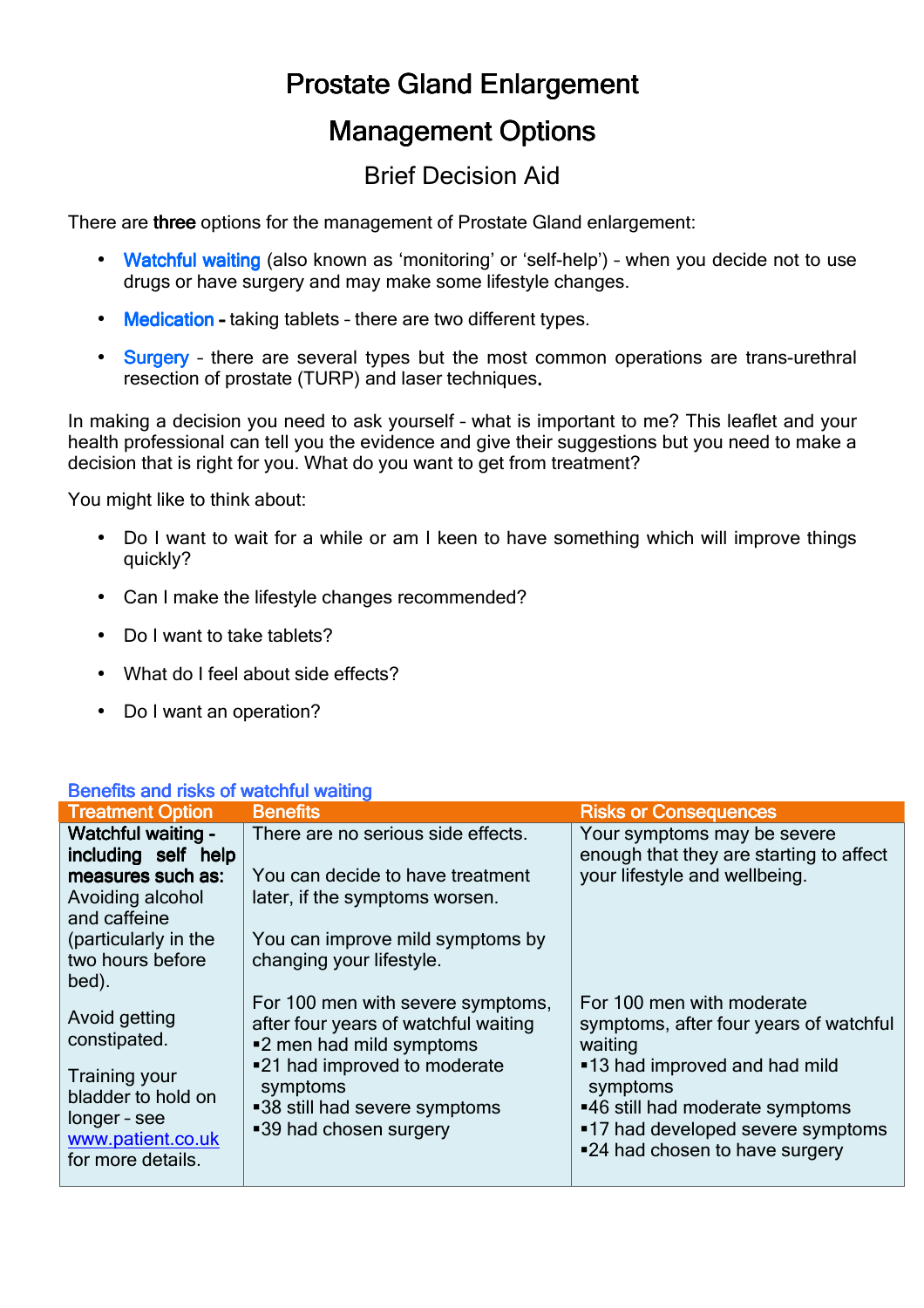### Benefits and risks of medication

| <b>Treatment</b>                                                                     | ויטווטיווט מווע ווסוש טו וווטמוטמוטו<br><b>Benefits</b>                                                                                                                                | <b>Risks or Consequences</b>                                                                                                                                                                                                                                                                                                                      |
|--------------------------------------------------------------------------------------|----------------------------------------------------------------------------------------------------------------------------------------------------------------------------------------|---------------------------------------------------------------------------------------------------------------------------------------------------------------------------------------------------------------------------------------------------------------------------------------------------------------------------------------------------|
| <b>Option</b>                                                                        |                                                                                                                                                                                        |                                                                                                                                                                                                                                                                                                                                                   |
| <b>Medication:</b><br>alpha blockers<br><b>These</b>                                 | 60 men every in 100 taking the treatment<br>for three months will notice improvement.                                                                                                  | 40 men in every 100 taking the<br>medication will not improve.                                                                                                                                                                                                                                                                                    |
| medicines relax<br>the smooth                                                        | Symptoms can improve within a week or<br>SO.                                                                                                                                           | Symptoms can take up to six weeks<br>to improve.                                                                                                                                                                                                                                                                                                  |
| muscle at the<br>outlet of the<br>bladder.                                           | Generally the more severe the symptoms<br>the more you will notice improvement.<br>Out of 100 men taking this medication for<br>four years, 80 will have little or no side<br>effects. | Possible side effects include:<br>Slight drowsiness<br>·Headaches<br>"Dizziness (due to drop in blood<br>pressure)<br>"Lack of energy<br><b>Ejaculation problems</b><br>"Nasal congestion (a blocked nose)<br>■Stomach upset<br>Out of 100 men, about 20 stop taking<br>the drug within four years because of<br>side effects or lack of benefit. |
| <b>Medication:</b><br>5 alpha<br>reductase                                           | Can reduce the symptoms of an enlarged<br>prostate if taken for two years or more.                                                                                                     | It may take many months to reach<br>maximum effect.                                                                                                                                                                                                                                                                                               |
| <b>inhibitors</b><br><b>These</b>                                                    | About 60 in 100 men taking this<br>medication for at least two years will                                                                                                              | 40 men in 100 will not improve.                                                                                                                                                                                                                                                                                                                   |
| medicines<br>reduce the level<br>of the hormone                                      | notice an improvement.<br>Unwanted side effects usually reverse if                                                                                                                     | Side effects are uncommon but about<br>5 in 100 men experience sexual<br>problems including:                                                                                                                                                                                                                                                      |
| dihydrotestoster<br>-one in the                                                      | you stop the medication.                                                                                                                                                               | ■Problems getting and keeping an<br>erection                                                                                                                                                                                                                                                                                                      |
| prostate.<br>This hormone<br>causes the                                              | It tends to be most effective in men with a<br>large prostate and is usually only offered<br>to those with a large prostate.                                                           | "Less semen when you ejaculate<br>■A lower sex drive                                                                                                                                                                                                                                                                                              |
| prostate to<br>grow.<br>Reducing the                                                 |                                                                                                                                                                                        | Of 100 men taking the drug about 20<br>stop it within four years because of<br>side effects or lack of benefit.                                                                                                                                                                                                                                   |
| amount, will<br>cause the<br>prostate to<br>shrink by about<br>20% of its<br>volume. |                                                                                                                                                                                        |                                                                                                                                                                                                                                                                                                                                                   |
| <b>Medication:</b><br>combination                                                    | About 70 of 100 men taking the<br>combination of both tablets for at least                                                                                                             | 30 men in 100 will not improve on the<br>combination.                                                                                                                                                                                                                                                                                             |
| therapy (taking<br>alpha blockers                                                    | two years will notice an improvement.                                                                                                                                                  | You may experience side effects of                                                                                                                                                                                                                                                                                                                |
| AND 5 alpha                                                                          | Taking both types of tablets in                                                                                                                                                        | both tablets. In general, more men                                                                                                                                                                                                                                                                                                                |
| reductase<br><b>inhibitors</b>                                                       | combination for at least four years can<br>reduce the risk of developing                                                                                                               | experience side effects when taking<br>the combination of both drugs. Fewer                                                                                                                                                                                                                                                                       |
| together)                                                                            | complications such as acute urinary<br>retention (suddenly not being able to                                                                                                           | men experience side effects when<br>taking just one drug.                                                                                                                                                                                                                                                                                         |
|                                                                                      | pass water). This means you may be<br>less likely to need surgery in the future.                                                                                                       | Of 100 men taking the combination of                                                                                                                                                                                                                                                                                                              |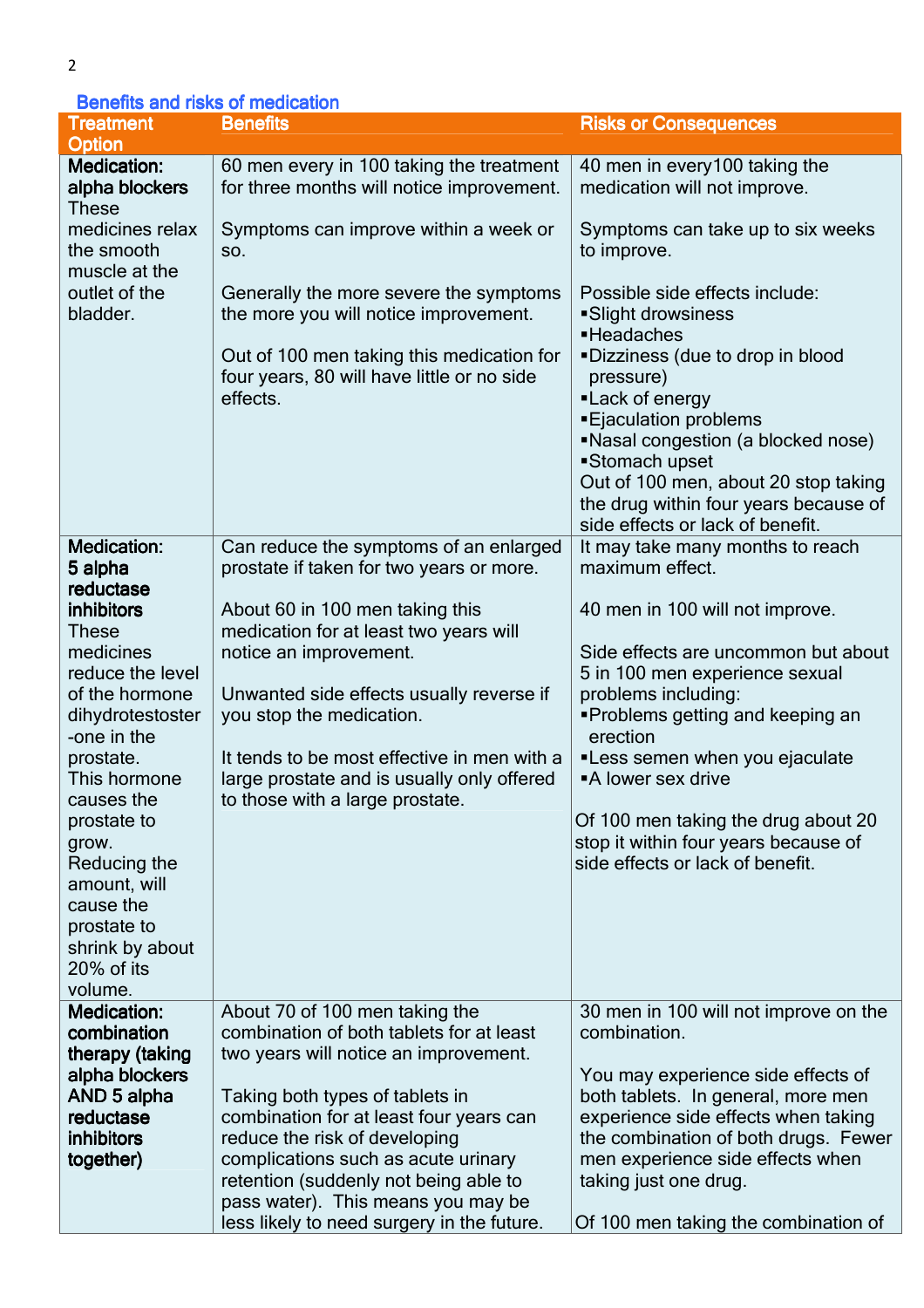|                                                                                        | The greatest benefit is seen in men with<br>severe symptoms, large prostates, and<br>those who do not fully empty their<br>bladders.<br>A few studies show that 80 in 100 men<br>with moderate symptoms taking the<br>combination for at least two years can<br>stop the alpha-blocker without getting<br>worse symptoms afterwards. Those with<br>severe symptoms or low flow rates need<br>to keep taking both tablets. | drugs, about 20 stop within four years<br>because of side effects.<br>Experts and the NHS only recommend<br>men to consider taking the<br>combination of both drugs if they have<br>a significantly enlarged prostate gland. |
|----------------------------------------------------------------------------------------|---------------------------------------------------------------------------------------------------------------------------------------------------------------------------------------------------------------------------------------------------------------------------------------------------------------------------------------------------------------------------------------------------------------------------|------------------------------------------------------------------------------------------------------------------------------------------------------------------------------------------------------------------------------|
| <b>Medication:</b><br>plant<br>extracts<br>Saw<br>such<br><b>as</b><br><b>Palmetto</b> | Few side effects.                                                                                                                                                                                                                                                                                                                                                                                                         | The balance of evidence suggests<br>that these drugs are not effective.<br>They cannot be prescribed on the<br>NHS.                                                                                                          |

Many people will opt to try medication before embarking on surgery and some surgeons are not keen to start on surgery unless medications have been tried.

| <b>Benefits and risks of surgery</b>                            |                                                                          |                                                                                                                   |
|-----------------------------------------------------------------|--------------------------------------------------------------------------|-------------------------------------------------------------------------------------------------------------------|
| <b>Treatment Option</b>                                         | <b>Benefits</b>                                                          | <b>Risks or Consequences</b>                                                                                      |
| <b>Surgery</b><br>This means                                    | It can improve your symptoms<br>significantly. Of 100 men having         | 20 men in 100 will not be very satisfied.                                                                         |
| removing the inner                                              | surgery about 80 will be very                                            | This option has the highest risk of                                                                               |
| part of the prostate<br>gland.                                  | satisfied with the results of the<br>operation.                          | complications. Risks vary depending on<br>the type of procedure.                                                  |
| There are a number                                              | This is the most effective treatment                                     |                                                                                                                   |
| of ways of doing<br>this and which one                          | for BPH.                                                                 | Possible (reversible) side effects include:                                                                       |
| is offered may vary<br>depending on the<br>size of the prostate |                                                                          | "About 2 in 100 men having TURP will<br>need a blood transfusion. The risk is<br>much lower for laser procedures. |
| and local services.                                             |                                                                          | ■5 in 100 men will get urinary retention                                                                          |
| Transurethral<br>resection of                                   | TURP is the most common<br>operation available.                          | (suddenly not being able to pass urine).                                                                          |
| prostate TURP.                                                  |                                                                          | ■1 in 100 men having a TURP will get<br>TUR syndrome (low sodium in the                                           |
| Transurethral<br>incision of prostate                           | TUIP is used when the prostate<br>gland is only a little enlarged.       | blood).                                                                                                           |
| TUIP.                                                           | There is less risk of retrograde<br>ejaculation with this operation.     | Urine infection: 4 in 100.                                                                                        |
|                                                                 |                                                                          | Some side effects are irreversible:                                                                               |
| Laser                                                           | Laser can offer fewer side effects,                                      |                                                                                                                   |
| prostatectomy.                                                  | less time in hospital (one night)<br>and less time with a catheter (tube | Retrograde ejaculation (when your<br>orgasms are dry or there is less semen                                       |
|                                                                 | up the penis and into the bladder).                                      | than usual, because the semen is                                                                                  |
|                                                                 | However it is felt to be only a small                                    | forced back into your bladder). Out of                                                                            |
|                                                                 | improvement and is not always                                            | 100 men having TURP 80-90 of them                                                                                 |